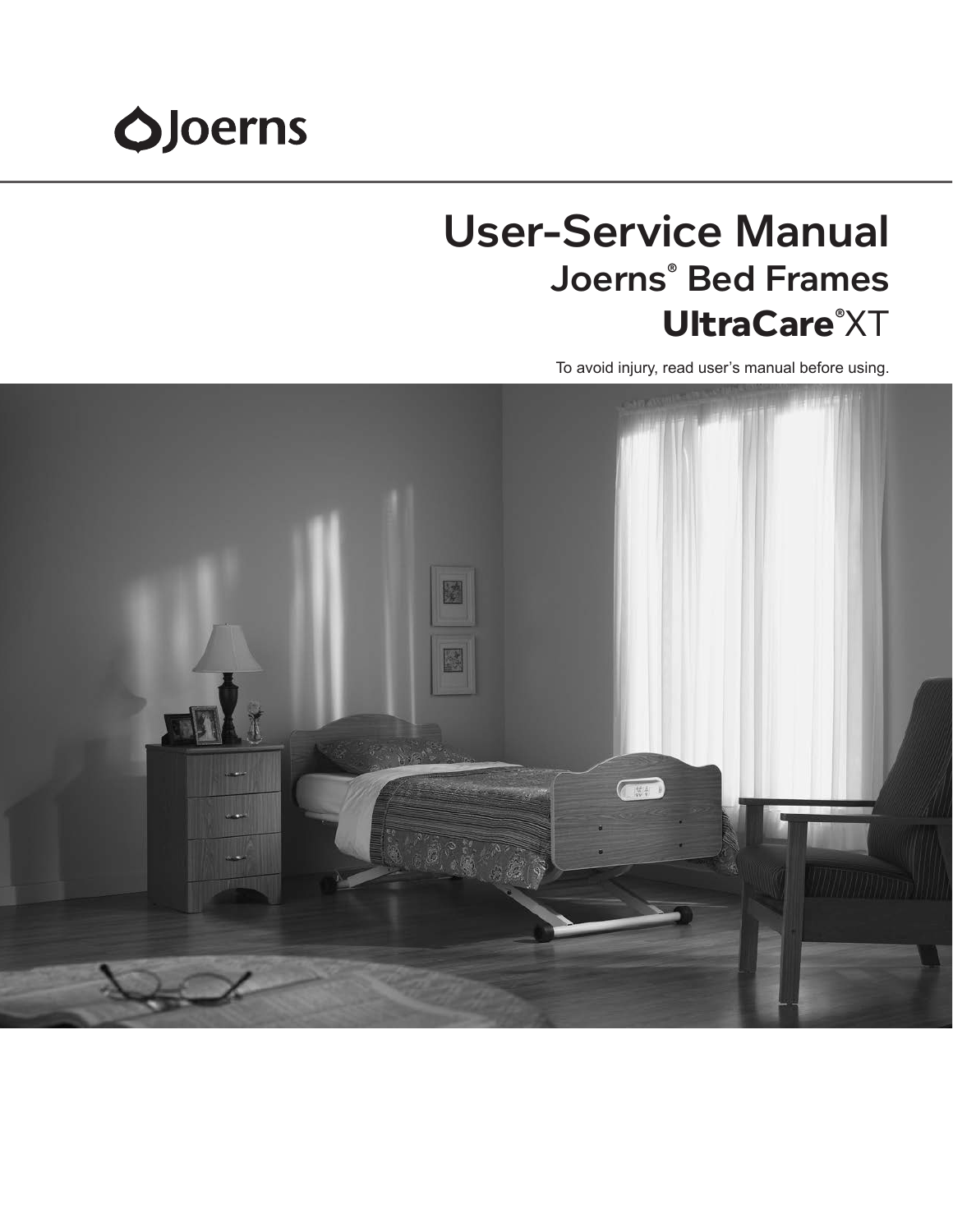## Important Precautions

**Warning: Possible Injury Or Death.** This product is intended for use as an adjustable mattress support platform that contours for resident/patient comfort with adjustable height for resident/patient and caregiver convenience. Use of this product in a manner for which it was not designed could result in unproven or unsafe configuration, potentially resulting in injury or death.

**A**Warning: Possible Injury. Before adjusting bed, ensure that area under and near bed perimeter is free of people and obstructions. Failure to do so could result in injury.

**Warning: Possible Injury.** Keep bed in lowest position except when providing care (bathing, clothing changes, etc.). Bed should be at lowest convenient height for entry or exit. Failure to do so could result in injury.

**Warning: Possible Injury Or Death.** Resident/patients may become entangled in pendant cord. Resident/patients with reduced mental acuity should not be allowed access to pendant. Unsupervised use of pendant could result in injury or death.

**Warning: Possible Injury Or Death.** Bed safe working load is 500 pounds. This is total weight counting resident/patient, mattress, bedding accessories and any other equipment or persons likely to be on bed. Do not exceed 500-pound safe working load. Exceeding the safe working load could result in property damage, injury or death.

**AWarning: Possible Injury Or Death.** Do not roll bed over abrupt thresholds with resident/patient in bed. Bed is not designed for transporting resident/patient. Transporting resident/patient in the bed could result in injury or death.

**A**Warning: Possible Fire Hazard. Use nasal mask or 1/2 bed tent oxygen administering equipment. Oxygen tent should not extend below mattress deck. Pendant should not be placed in an oxygen-enriched environment such as an oxygen tent. Use of electrical circuits in an oxygen-enriched environment could result in a fire hazard.

**Warning: Possible Shock Hazard.** Unplug power cord from wall outlet before performing any maintenance, cleaning or service to the bed. Failure to do so could result in injury or death. **Note:** In case of unexpected movement, unplug bed from any outlet.

**AWarning: Possible Shock Hazard.** Injury may result from improper routing of the power cord. Always follow the proper factory-installed routing configuration. Failure to do so could result in injury or death.

**Warning: Possible Injury Or Death.** Use a mattress that is properly sized to fit mattress support platform, which will remain centered on mattress support platform relative to State and Federal guidelines. Joerns Healthcare recommends the use of a mattress with minimum dimensions of 35 inches wide and 6 inches deep. Length should match mattress support platform. Use of an improperly fitted mattress could result in injury or death. If using Comfort Extension, see Comfort Extension manual for proper mattress size.

**Warning: Possible Injury Or Death.** If a resident/patient's mental or physical condition could lead to resident/patient entrapment, the mattress support platform should be left in the flat position when unattended. Failure to do so could result in injury or death.

**Warning:** An optimal bed system assessment should be conducted on each resident by a qualified clinician or medical provider to ensure maximum safety of the resident. The assessment should be conducted within the context of, and in compliance with, the state and federal guidelines related to the use of restraints and bed system entrapment guidance, including the *Clinical Guidance for the Assessment and Implementation of Side Rails* published by the Hospital Bed Safety Workgroup of the U.S. Food and Drug Administration. Further information can be obtained at the following web address: http://www. fda.gov/MedicalDevices/ProductsandMedicalProcedures/ GeneralHospitalDevicesandSupplies/HospitalBeds/default. htm.

**Warning: Possible Injury Or Death.** Use a properly sized mattress in order to minimize the gap between the side of mattress and assist device. This gap must be small enough to prevent resident/patient from getting his/her head or neck caught in this location. Make sure that raising or lowering bed, or contouring the sleep surface, does not create any hazardous gaps. Excessive gaps may result in injury or death.

**Warning: Possible Injury Or Death.** Locate mounting brackets for assist devices strictly according to instructions. Gap between head/foot panel and assist device must be small enough or large enough to prevent resident/patient from getting his/her head or neck caught in this location (see specific Assist Device Installation Instructions for more information). If multiple assist devices are used, position each so that gap between them is large enough for trunk and hips to pass through easily. Make sure raising or lowering bed, or contouring sleep surface does not create any hazardous gaps. Failure to do so could result in injury or death. **Important Note:** Powered air mattress surfaces may pose a risk of entrapment. Prior to use, ensure the therapeutic benefits outweigh the risk of entrapment.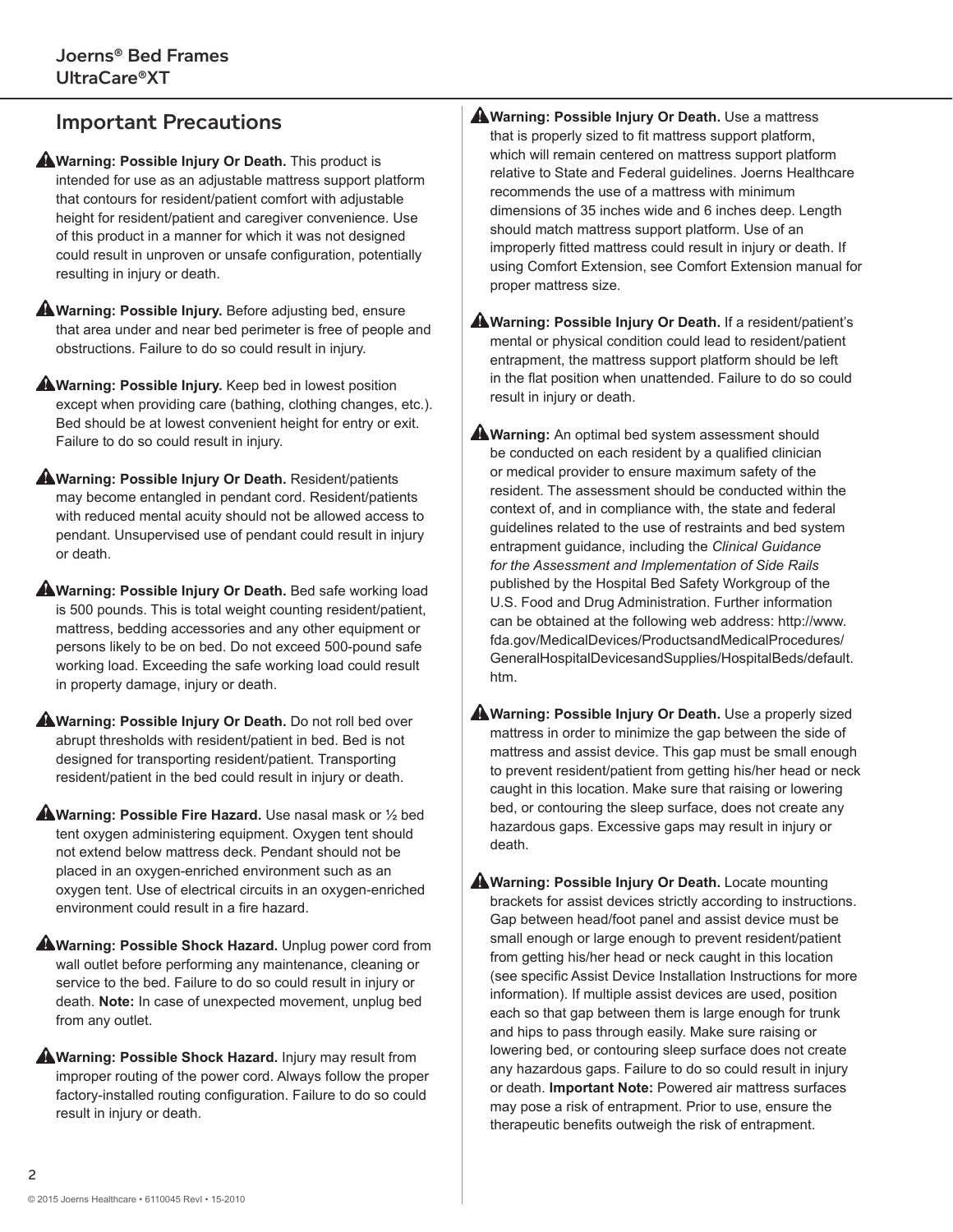- **Warning: Possible Injury Or Death.** Do not use an assist device if any openings within assist device body allow resident/patient to get his/her head or neck lodged within these openings. Use of assist devices with large openings may result in injury or death.
- **A**Warning: Possible Injury Or Death. Do not use any Joerns® assist device until you verify it is locked in place. Failure to lock assist devices may result in injury or death.
- **AWarning: Possible Injury Or Death.** Do not use any replacement parts not manufactured, marketed or provided by Joerns Healthcare on any Joerns bed. Use of unapproved replacement parts may result in injury or death.
- **Warning: Possible Injury Or Death.** If using accessories not manufactured, marketed or provided by Joerns Healthcare for Joerns beds, consult with the manufacturer for compatibility and limitations prior to use. Failure to do so may result in injury or death.
- **Warning: Possible Shock Hazard.** If the bed power cord has a hospital-grade, 3-prong grounding plug, grounding reliability can only be achieved when equipment is connected to an equivalent receptacle marked hospital-grade.
- **Warning: Possible Injury.** Sitting on or sliding over the mattress side stop can cause skin injury if the bed mattress compresses to less than 1.5 inches under user's weight.
- **Warning: Possible Injury.** Risk of entanglement or injury may occur if mattress used with mattress side stop does not fill the entire width between stops or which compresses to less than 1.5 inches under user's weight.
- **A Warning: Possible Injury or Death.** Floor locks increase bed stability and resident safety. Make sure the bed is in a locked position with respect to the floor by ensuring the casters are off the floor or if equipped, the UltraLock is in the locked position before attempting any resident transfers. Failure to do so could result in injury or death.
- **A**Warning: Possible Injury. Use caution when activating the UltraLock function. This feature was designed to be activated by your foot. Using your hand to activate the UltraLock system could result in injury.
- **A Caution:** In the absence of line voltage, all bed articulations can be achieved via an externally available backup battery (Joerns P/N N511). Joerns recommends a minimum of one battery for every twenty five beds per facility.
- **A Caution:** This device complies with EMC requirements of IEC 60601-1-2. Radio transmitting equipment, cellular phones or similar electronic devices, used in proximity of bed, may affect bed performance.
- **A Caution:** Particular precaution must be considered during exposure to strong emission sources such as High Frequency surgical equipment and similar devices. Do not route High Frequency cables on or near device. If in doubt, contact a qualified technician.
- **A Caution:** The Joerns UltraCare<sup>®</sup> XT is intended for use within an institutional healthcare environment (ie: skilled nursing, transitional care, rehabilitational care, assisted living). Joerns Healthcare recommends compliance to the regulations and guidelines specified to your locality.

Joerns assist devices or side rails are designed to be used with specific Joerns bed frames. Once mounted on the appropriate bed frame, assist devices or side rails become an integral part of the Joerns bed system. As such, these mounted assist devices or side rails can handle the same safe working load, within normal use conditions, of the appropriate bed to which they are mounted.

When assessing the risk for entrapment, you need to consider your bed, mattress, head/foot panels, assist devices and other accessories, as a system. It is also extremely important to review the resident/patient's physical and mental condition and initiate an appropriate individual care plan to address entrapment risk. All Joerns bed systems are evaluated for compliance to the FDA/CDRH *"Hospital Bed System Dimensional and Assessment Guidance to Reduce Entrapment."*

Assemble, install, utilize and maintain Joerns Side Rails/ Assist Devices as described in their accompanying Joerns User/ Service Manual, which also lists the bed type or model with which these devices may be used.

This product is only one part of your healthcare bed system. Proper combinations of mattress, head/foot panels and assist devices are needed to minimize the risk of entrapment. For more information, call Customer Care, 800-826-0270.

#### Save These Instructions

Thank you and congratulations for choosing Joerns UltraCare XT bed. Joerns beds are developed with safety, comfort and convenience of both residents/patients and caregivers in mind.

Advanced ergonomic design will provide years of reliable service in your facility.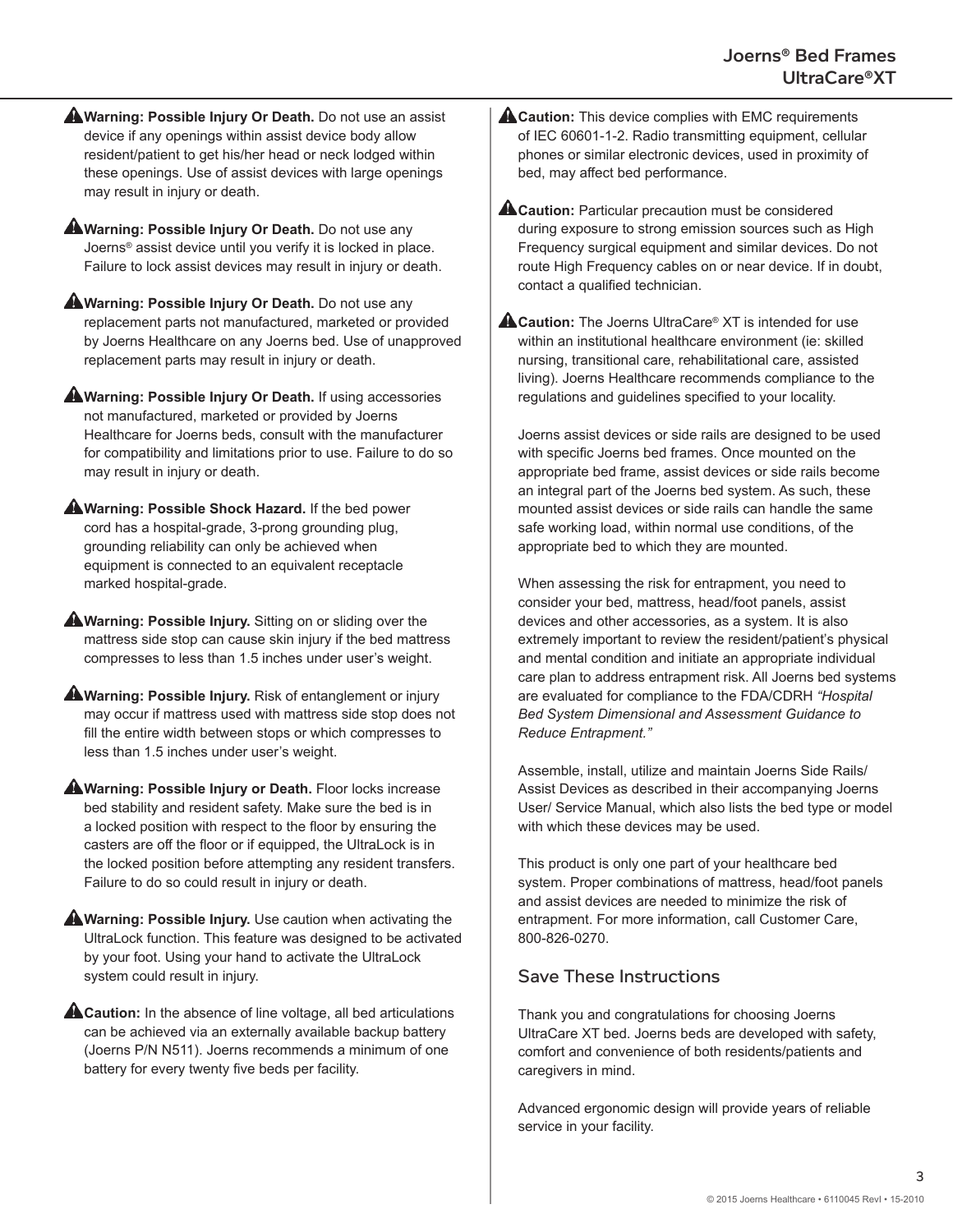## Table of Contents

#### Bed System Entrapment Information

Although essential in the practice of long-term care, bedside rails, in recent years, have also been a subject of regulatory review and evolution in design and use.

That focus includes not only the challenge of achieving an appropriate balance between resident security and unnecessary restraint, but also the additional safety issue of entrapment.

The U.S. Food and Drug Administration (FDA), working with our company and other industry representatives has addressed the potential danger of entrapment with new safety guidelines for medical beds. These guidelines recommend dimensional limits for critical gaps and spaces between bed system components.

Entrapment zones involve the relationship of components often directly assembled by the healthcare facility rather than the manufacturer. Therefore, compliance is the responsibility of the facility.

As the leading manufacturer of long-term care beds and a frontrunner in addressing this critical issue, Joerns Healthcare can offer you the expertise, assistance and products to bring your facility into compliance.

#### Joerns<sup>,</sup> Compliance Solutions

Matching the right bed components in order to meet regulatory guidelines can be complex.

That is why Joerns offers a wide array of compliance options. We assist customers in selecting compliant accessories recommended for their specific bed model.

#### Creating a Safer Care Environment

While the guidelines apply to all healthcare settings, (hospitals, nursing homes and at home), long-term care facilities have particular exposure since serious entrapment events typically involve frail, elderly or dementia patients.

#### For More Information

To learn more about compliance options with Joerns products, visit our website at www.joerns.com, or contact our Customer Care reps at 800-826-0270 and ask for free informational publications.

To learn more about entrapment zones, assessment methods and guidelines concerning entrapment, contact Joerns Healthcare at 800-826-0270 or consult the FDA website: http://www.fda.gov/ MedicalDevices/ProductsandMedicalProcedures/ GeneralHospitalDevicesandSupplies/HospitalBeds/ default.htm.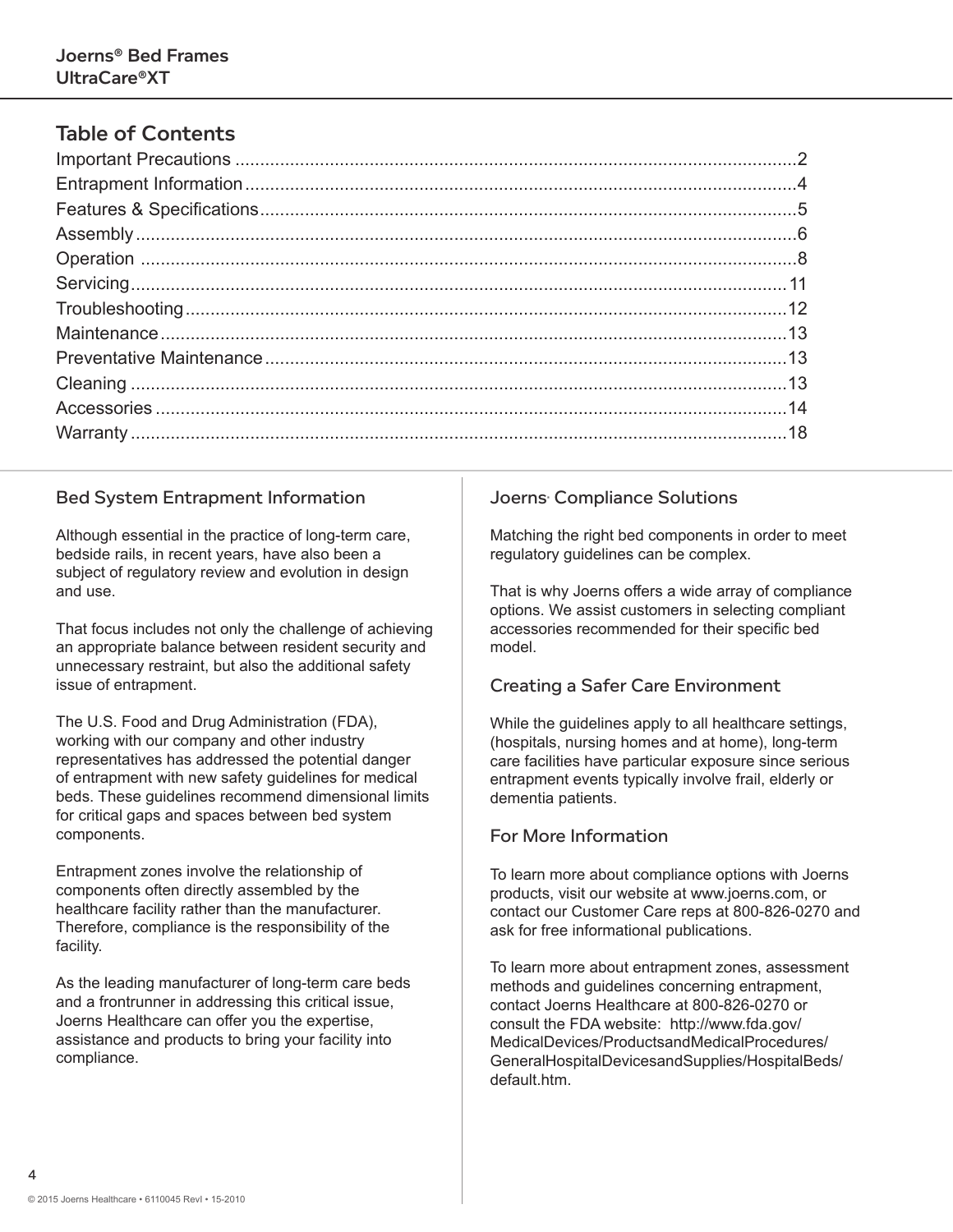## Features and Specifications

#### Standard Features

- 76" or 80" Sleep Surface
- Travel Range: 7" to 30"
- Locking System: Roll-in-Low Lock System
- Pendant Connections on both left and right side
- Cable connection for optional Staff Control
- Whisper Quiet DC Motors
- Fast Speed Hi-Lo
- Welded Tubular Frame
- Grid Sleep Surface
- SoftTone Frame Color
- Baseboard Bumper
- Wide Stable Base
- Heavy-Duty Casters
- Mattress Side Stops
- Patented Toroidal Construction (US Patent D437143)
- Patented Lifting Mechanism (US Patent 6473922)
- EasyLift Leg Positioner
- Battery Pack Cable

#### Electrical Specifications

**Power:** 120 VAC **Frequency:** 60 Hz **Current Rating:** 4.0 Amps **Classification:** Class I, Type B or Class II, Type B **Mode of Operation:** 10% Maximum Duty Cycle 2 minutes on/18 minutes off **Circuit Protection:** Auto Reset Current Sensor

#### Environmental Conditions

#### **Operating Conditions:**

Ambient Temperature: +10°C to +40°C Relative Humidity: 30% to 75% Non-Condensing Atmospheric Pressure: 700 hPa to 1060 hPa Protected Against Splashing Water: IPX4 **Storage and Shipping Conditions:** Ambient Temperature: -40°C to +70°C Relative Humidity: 10% to 100% Atmospheric Pressure: 500 hPa to 1060 hPa

#### I.D. Label Symbol Definition

Attention, Consult accompanying documents

Safe Working Load



**术** Type B Applied Parts

□ Class II Equipment

 $\Box$ ) Protective Earth (ground)

#### Accessories And Options

76", 80" and 84" Joerns® Mattresses Joerns Bed Panels 42" UltraWide (width extension) UltraLock Mobility (Roll at any height) F028 Assist Device Set F17T Assist Device Set Staff Control Advance Care Positioning Pendant Holder IV Rod Floor Mat Emergency Battery Backup System • Battery Backup 24V

• Battery Charger 24V

• Wall Mounting Bracket for Charger Trapeze and Trapeze Adapter Length Extender Drainage Bag Holder Bed Transport Bar

#### **Bed Identification Numbers**

When ordering parts or when contacting our Customer Care Department, please include the bed's model and serial numbers, found on the identification labels. The identification labels are located on bed frame under the sleep deck foot section.

#### Mechanical Specifications

| <b>Dimensions:</b>                       |
|------------------------------------------|
|                                          |
|                                          |
|                                          |
|                                          |
| Equipped with single UltraLock  247 lbs. |
| Equipped with dual UltraLocks 274 lbs.   |
| Maximum Back Angle 65° to horizontal     |
| Maximum Knee Angle 35° to horizontal     |
|                                          |
| Minimum Height Mattress Support Surface  |
|                                          |
| Equipped with UltraLock(s) 7.25"         |
| Maximum Height Mattress Support Surface  |
|                                          |
| Equipped with UltraLock(s) 30.60"        |
|                                          |
|                                          |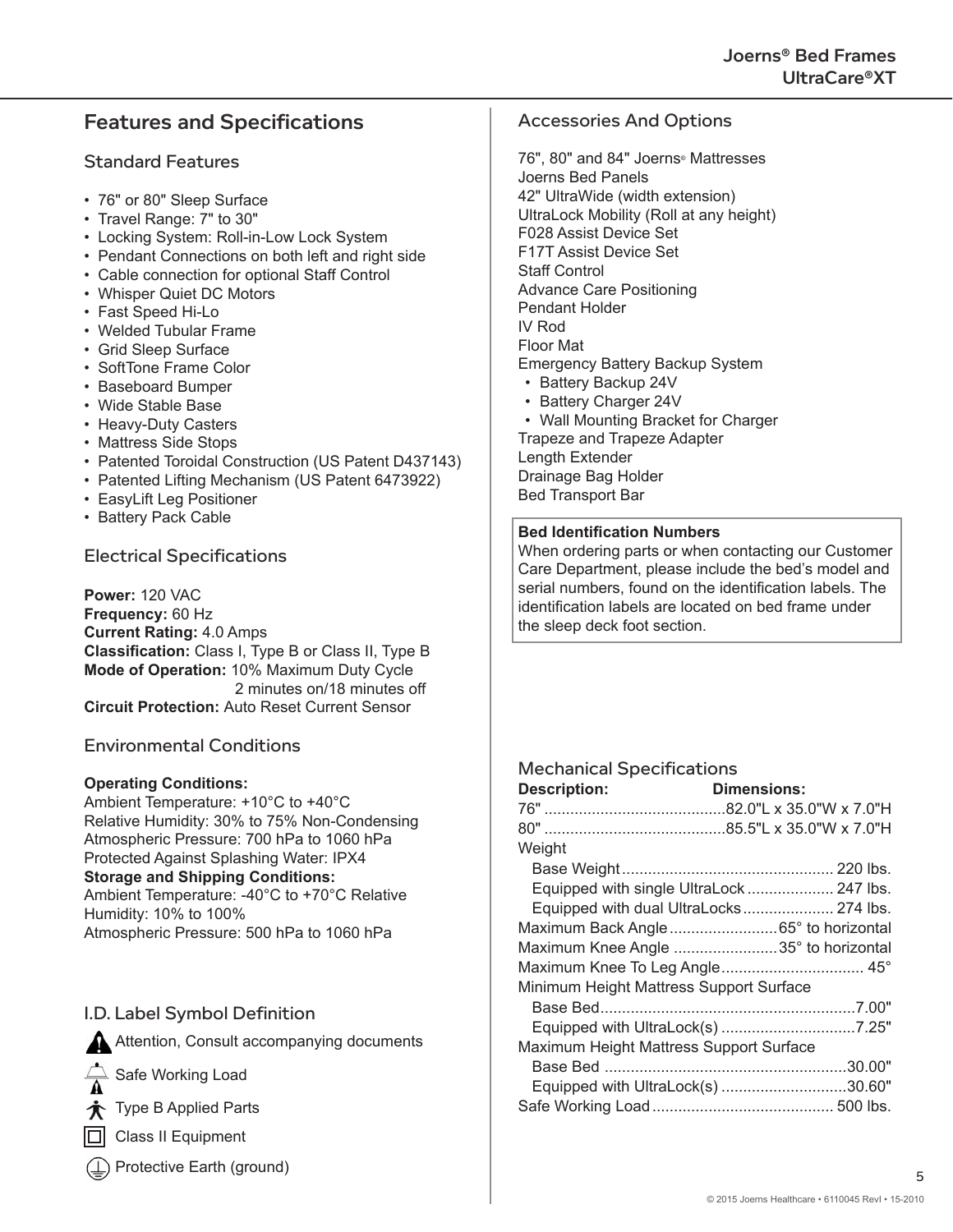## Assembly

Installation Of Head and Foot Panels (For more information refer to Bed Panel Installation Sheet) *Tools required: Phillips head screwdriver*

#### **Head Panel Installation:**

- 1. Head panel has label on back.
- 2. Lay panel on soft surface front face down.
- 3. Head panel brackets are longer of two sizes (Figure 1).
- 4. Install head panel brackets with four screws provided. Bracket offset should face up (Figure 2). Do not tighten until after fitting mounting brackets into bed sockets.
- 5. Go to final assembly below.

#### **Frame-Mounted Foot Panel Installation:**

- 1. Foot panel does not have label on back.
- 2. Lay panel on soft surface front face down.
- 3. Foot panel brackets are shorter of two sizes (Figure 1).
- 4. Install the foot panel brackets with four screws provided. Bracket offset should face up (Figure 2). Do not tighten until after fitting mounting brackets into bed sockets.
- 5. Go to final assembly below.

#### **Final Assembly Step for Head Panel and Frame-Mounted Foot Panel:**

- 1. Insert head and foot panel as shown with mounting hardware facing head of the bed (Figure 3).
- 2. Tighten all screws with panels in place.
- 3. Panels should slip in and out of their sockets easily and securely.

#### Installation Of Baseboard Bumper (Optional, Advance Care) *Recommended Tool: Rubber mallet*

The bed will ship with the standard bumper installed. If the 12° Trendelenburg Mode is enabled (optional) it will be necessary to remove the installed bumper and install the 12° bumper. **Note:** The 12° bumper can be identified by a silver label with "12°" printed on it. It is longer than the standard bumper.

- 1. Remove the shorter bumper by tapping the tangs on either side of the leg with a rubber mallet (Figure 5).
- 2. Place the 12° baseboard bumper as shown (Figure 4).
- 3. Tap into place with a rubber mallet or press firmly with the sole of your shoe until it locks into place as shown (Figure 5).



**Figure 1**



**Figure 2**



**Figure 3**



**Figure 4**



**Figure 5**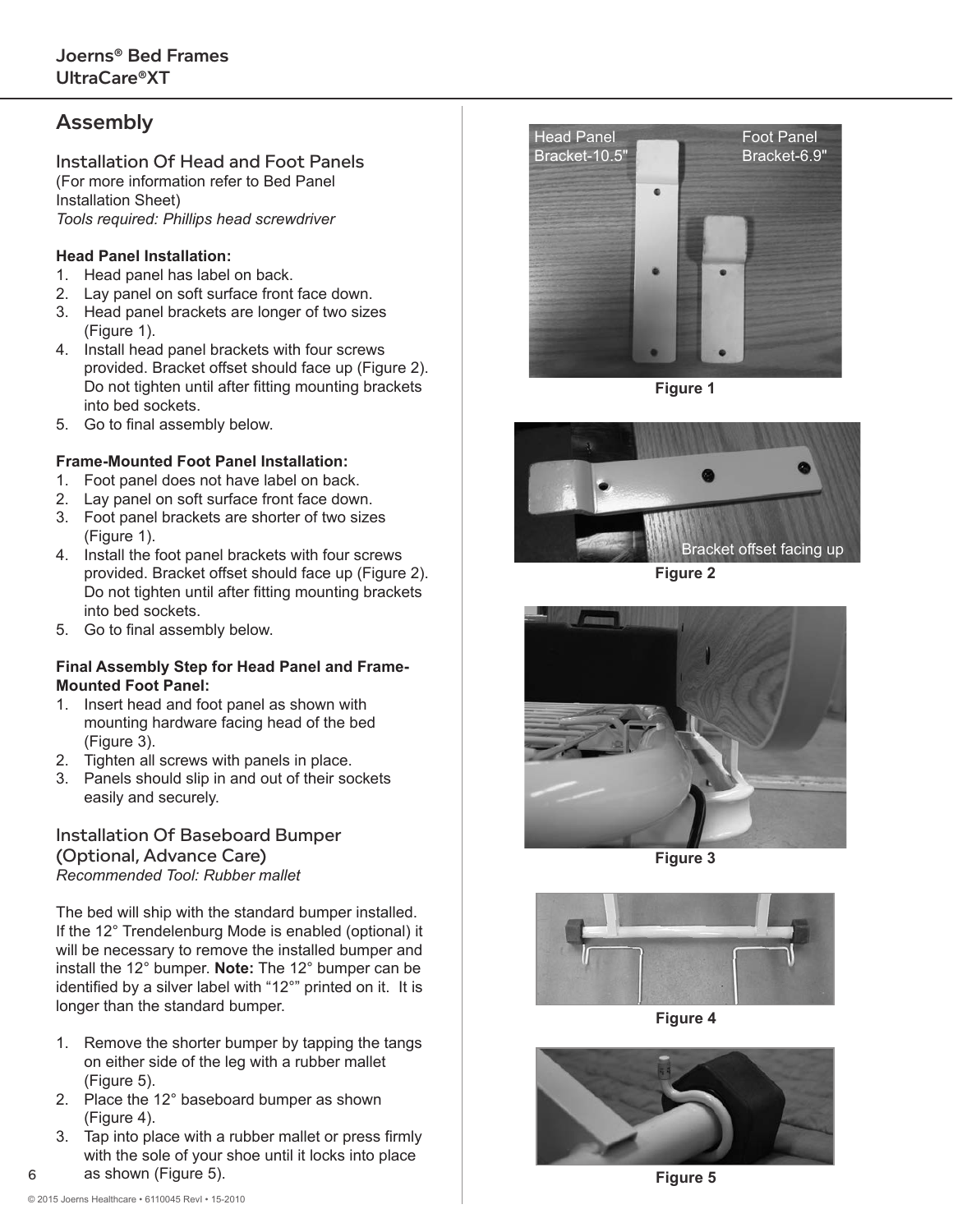#### Installation of Mattress Side Stop (Figure 6)

The mattress side stop is designed to help keep mattress from sliding laterally on the mattress support platform. Mattress side stop can be installed in combination with assist devices/rails or as a stand-alone accessory. Please read important warnings related to mattress side stops and follow all instructions below, prior to use.

#### **Installation Steps**

*Tools Required: #2 Phillips Screwdriver*

- 1. Insert the ends of the mattress stop up through the bottom of the bushings in the foot section of the mattress support platform.
- 2. Pulling up in the center of the mattress stop may help.
- 3. Install the screws from the top into the mattress stop.
- 4. Replace mattress, making sure mattress fills width between stops. Also, make sure mattress will not compress to less than 1.5" depth under user's load, especially when user is sitting on or sliding over mattress side stop.

#### IV Sockets

Joerns® UCXT bed has four IV sockets as standard equipment. There are two sockets at head end of bed and two at foot end (Figure 7). The IV sockets are compatable with Joerns IV poles and most ½" IV poles.

#### Installation Of Staff Control Panel (Optional) (Figure 8)

- 1. Mount foot panel on bed as indicated in previous instructions.
- 2. Unscrew cap located under bed frame at foot end, (Figure 9) and secure cable connector, arrow facing up into plug (Figure 10).
- 3. Ensure that the cable connector is fully inserted into the plug (Figure 11).
- 4. Screw on cap from cable to secure cable (Figure 12).





**Figure 9 Figure 10**



**Figure 6**



**Figure 7**



**Figure 8**





**Figure 11 Figure 12**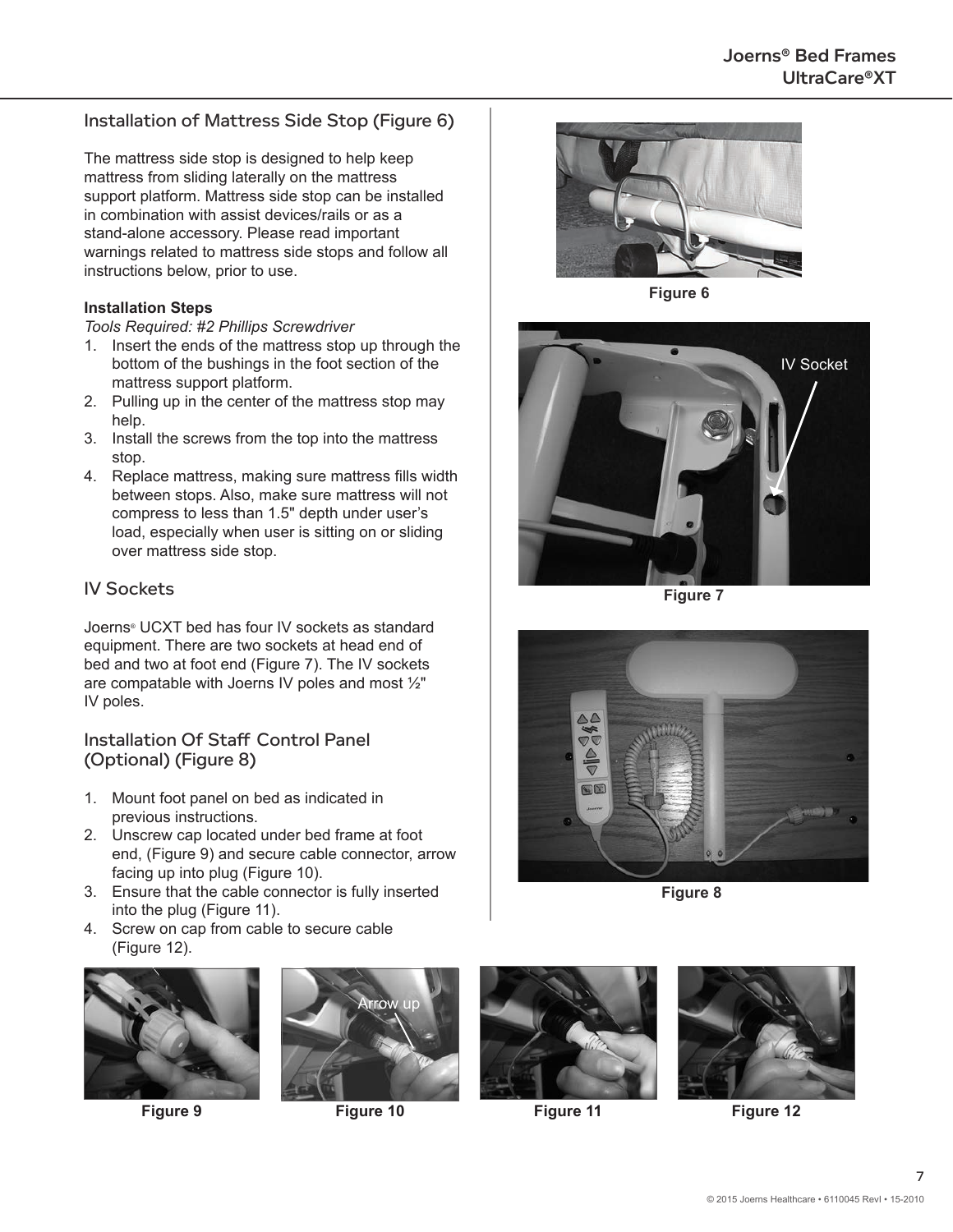#### Setting 12 Degree Trendelenburg Mode

The bed will ship set to 4° Advanced Positioning mode. This mode limits the head down angle to 4°. The software can be changed to 12° Trendelenburg mode to enable Trendelenburg functionality.

- 1. Install Advanced Staff Control Panel as described previously.
- 2. Simultaneously, press and hold Trendelenburg (Button 10, Figure 20, pg 9) and reverse Trendelenburg (Button 11, Figure 20, pg 9) buttons for 5 seconds on Advanced Staff Control Panel.
- 3. Trendelenburg/Reverse Trendelenburg lock icon will begin flashing indicating that the system is in programming mode.
- 4. Press bed up (Button 5, Figure 20, pg 9) button to select full 12° Trendelenburg mode.
- 5. Bed Hi-Low lock out icon will flash twice confirming software is set to 12° Trendelenburg mode. **Note:** Be sure correct baseboard bumper is installed. Failure to install the correct baseboard bumper can result in damage to the bed or walls. The 12° bumper is identified by a silver label with "12°" printed on it.
- 6. To return bed to 4° Advanced Positioning, repeat steps 2 and 3 then press bed down (Button 6, Figure 20, pg 9). Bed Hi-Low lock icon will blink once confirming software is now in 4° Advanced Positioning mode. Install correct baseboard bumper.

## **Operation**

#### Advanced Pendant Control Operation

- 1. Your UltraCare® XT bed comes standard with an AdvanceCare pendant control (Figure 13). Plug pendant into port under either side of the seat pan.
- 2. Unscrew cap (Figure 14) and insert cable connector, arrow facing up into port (Figure 15).
- 3. Ensure that the cable connector is fully inserted into the port (Figure 16, pg 9).
- 4. Screw on cap from cable to secure cable (Figure 16, pg 9).
- 5. The pendant has raised, high-contrast buttons and graphics.



Advanced Pendant Operation (AdvanceCare) (Figure 13)

- 1. Push button to raise back
- 2. Push button to lower back
- 3. Push button to raise knee
- 4. Push button to lower knee
- 5. Push button to raise bed
- 6. Push button to lower bed
- 7. Push button for Comfort Chair
- 8. Push button to lower both head and knee to flat and place bed at transfer height.



**Figure 14**



**Figure 15**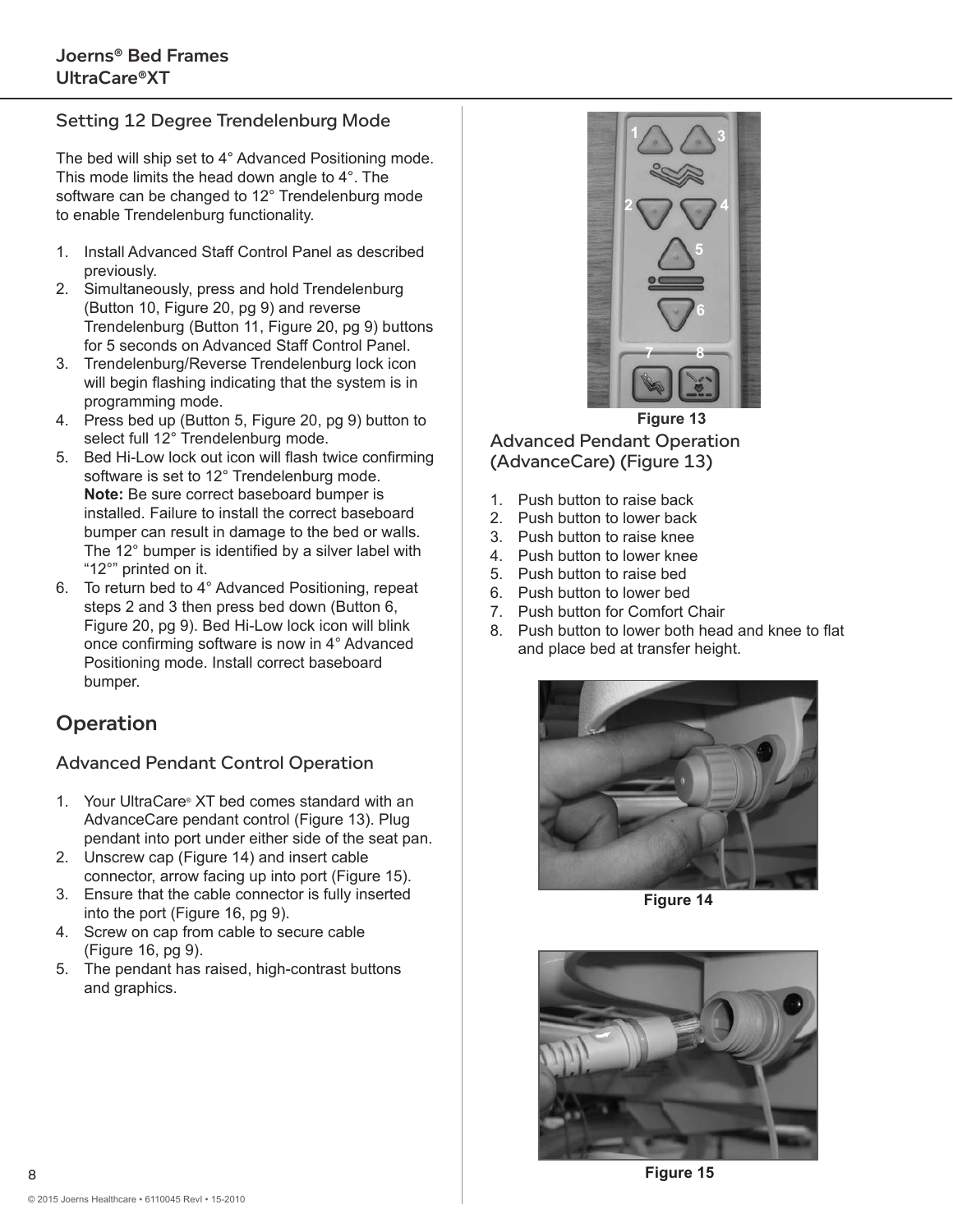

**Figure 16**



**Figure 17**



Standard Pendant Operation (Figure 18) **Figure 18**

- 1. Push button to raise back
- 2. Push button to lower back
- 3. Push button to raise knee
- 4. Push button to lower knee
- 5. Push button to raise bed
- 6. Push button to lower bed

#### Staff Control Panel Operation (Optional)

The Staff Control Panel allows caregiver to operate bed from the foot panel without walking to bedside. The caregiver can also individually lock out all functions on both Pendant and Staff Control.

- 1. To lock out a function, press and hold "Lock" graphic on the panel and push the function to lock out. Illuminated amber LED indicates that function is now locked out.
- 2. To unlock function, press and hold "Lock" graphic on the panel and push the function to unlock. Amber LED is no longer illuminated, signaling that function is now operable.



**Figure 19**

#### AdvanceCare Staff Control (Optional)

- 1. Push button to raise back
- 2. Push button to lower back
- 3. Push button to raise knee
- 4. Push button to lower knee
- 5. Push button to raise bed
- 6. Push button to lower bed
- 7. Push and hold to change lockout status in combination with another function button.
- 8. Push button for Comfort Chair
- 9. Push button to lower both head and knee to flat and place bed at transfer height
- 10. Push button for Trendelenburg
- 11. Push button for reverse Trendelenburg
- 12. Push button to toggle under bed light on and off (optional)



**Figure 20**

#### Standard Staff Control

- 1. Push button to raise back
- 2. Push button to lower back
- 3. Push button to raise knee
- 4. Push button to lower knee
- 5. Push button to raise bed
- 6. Push button to lower bed
- 7. Push and hold to change lockout status in combination with another function button.

 $\alpha$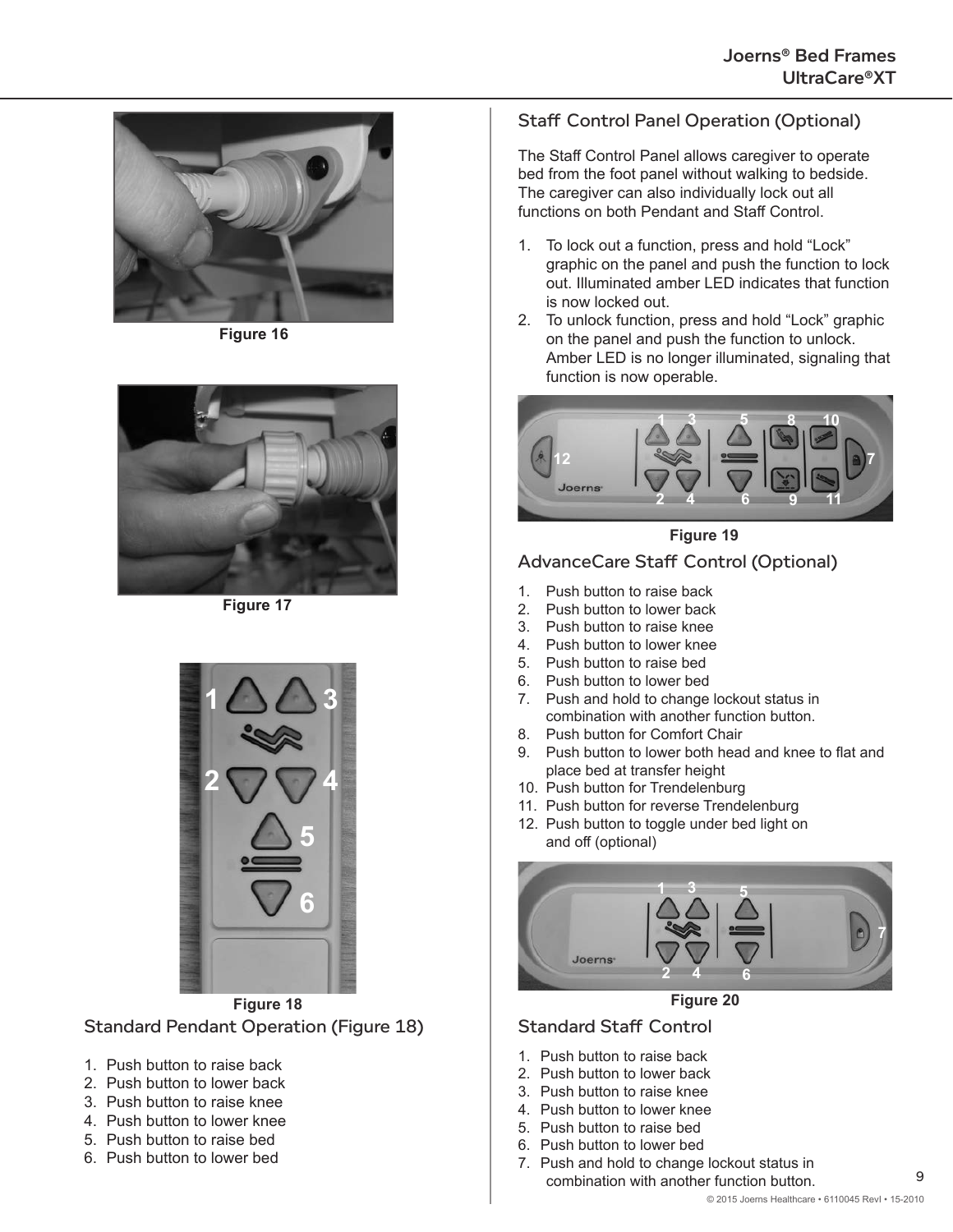#### Roll in Low Lock System

- 1. To keep bed from rolling when in the lowest position, press down on locking lever to lock casters (Figure 21).
- 2. Standard caster set comes with two locking casters placed at opposing corners of bed.

|                                  | <b>Mobile</b>   | <b>Locked</b>                                       | <b>Swivel</b>                              |
|----------------------------------|-----------------|-----------------------------------------------------|--------------------------------------------|
|                                  | <b>Position</b> | <b>Position</b>                                     | <b>Casters</b>                             |
| Roll in<br>Low<br>Lock<br>System | Low only        | Any Height<br>(casters must<br>be locked in<br>Low) | l Head &<br>Foot (in Low<br>position only) |

#### Optional UltraLock System

The Joerns® UltraLock feature provides roll at any height functionality to the UltraCare® XT bed frame. The UltraCare XT bed can be configured with a single UltraLock at the foot or dual UltraLocks at the head and foot.

- When the UltraCare XT is equipped with a single UltraLock, the foot end has swivel casters when the UltraLock is engaged and rollers at the head.
- When the UltraCare XT is equipped with dual UltraLocks, the foot end functions in the same way as the single UltraLock option, while the head end has rollers when the UltraLock at the head end is not engaged, and swivel casters when engaged.
- 1. There are three possible locations by which to operate the UltraLock on each UltraLock assembly (Figure 22).
- 2. To lock the bed using the UltraLock, place your toe under the pedal and lift upward (Figure 23). The label indicates the locked position by a red symbol (Figure 24).
- 3. To unlock the UltraLock, place the ball of your foot on any pedal and push down (Figure 25). The label indicates the mobile position by a green symbol (Figure 24).
- **AWarning: Possible Injury.** Before leaving the bed unattended, check that the UltraLock feature is in the locked position. Never leave an unlocked bed unattended.

**Warning: Possible Injury.** Check that the UltraLock feature is in the locked position before allowing the resident to enter or exit the bed.

For best practices, the UltraLock feature should be locked at all times, except when the bed is being moved.



**Figure 21**



**Figure 22**



**Figure 23**





**Figure 24 Figure 25**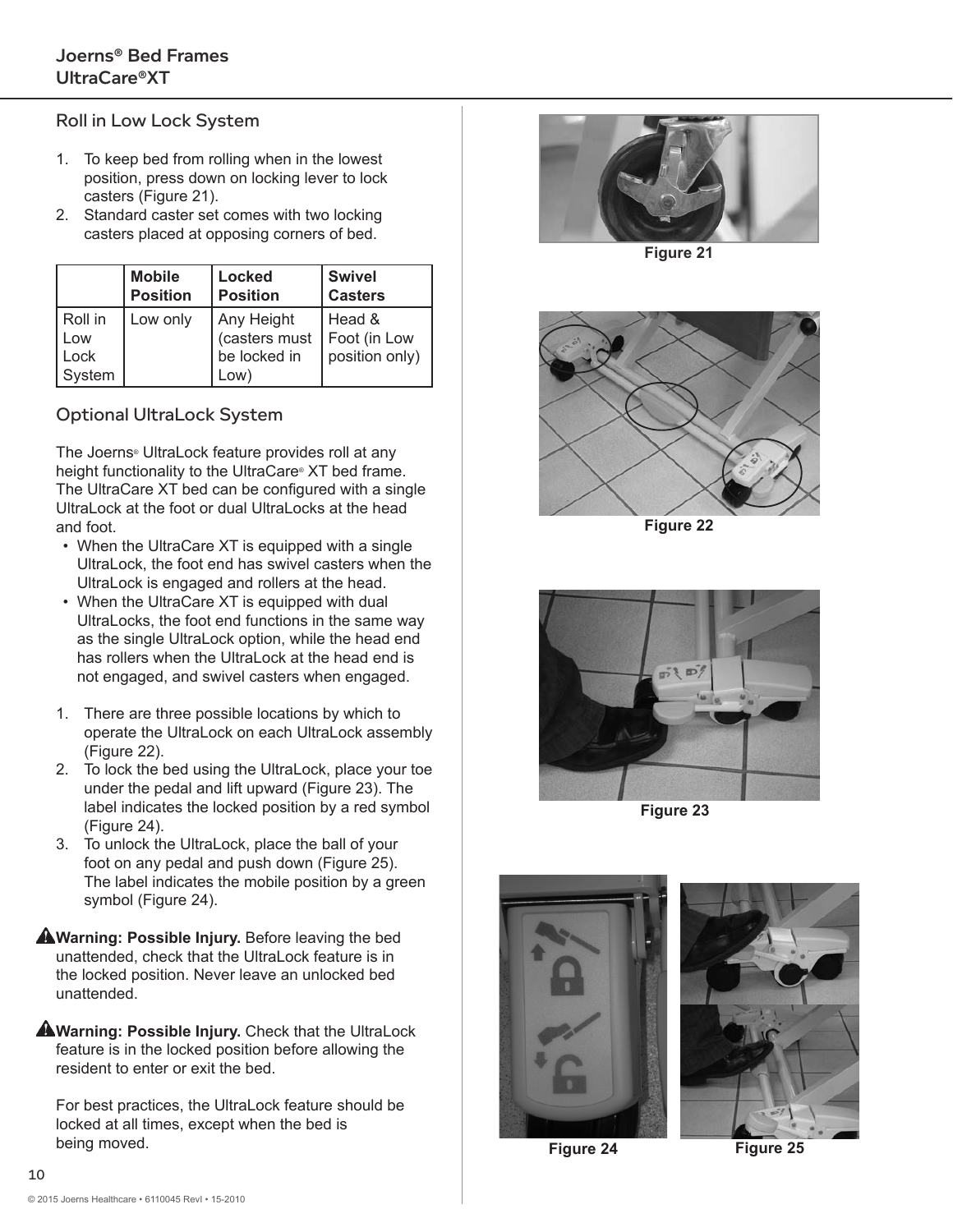#### EasyLift Leg Positioner Operation

- 1. To raise: Grasp bed foot frame and raise to desired position (Figure 26).
- 2. To lower: Grasp foot end of bed frame and raise  $\frac{1}{2}$ -inch to  $\frac{3}{4}$  inch above present notch, then lower gently;
- 3. Or, grasp foot end of bed frame, raise to highest position, and lower gently.

## **Servicing**

For beds manufactured prior to March  $12<sup>th</sup>$ , 2010-standard speed actuators and control box are dark gray. Fast speed actuators are light gray with a dark gray control box. Beds manufactured after March 12<sup>th</sup>, 2010 all have the fast speed actuators.

#### **AWarning: Possible Shock Hazard.** Unplug

control box from wall outlet before performing any maintenance or service to control box.

#### **Motor And Control Box Information**

Cord and Socket Identification (Figures 27 & 28)

- 1. Foot Leg Hi/Low Motor (red)
- 2. Back Motor (yellow)
- 3. Head Leg Hi/Low Motor (orange)
- 4. Knee Motor (blue)
- 5. Control Harness (green)
- 6. Emergency Battery Pack Socket
- 7. AC Power in

**Note:** The motors and control box contain no serviceable parts. Overload protection is achieved via current sensing technology, which will automatically reset. If any bed function fails to operate, check to see if bed is overloaded or constrained from movement.

#### **To Remove Control Box**

- 1. Plugs and outlets are numbered and color-coded so they can be easily reinstalled later (See Motor and Control Box information).
- 2. Unplug from wall outlet.
- 3. Unplug all motor cords and pendant/staff control plug.
- 4. Remove the control box retaining clip (Figure 29).
- 5. Slide control box off the motor assembly.
- 6. To replace control box, reverse these instructions.

#### **To Remove Motor**

*Recommended Tools: Screwdriver, Hammer, Masking Tape, Zip Ties*

- 1. Unplug power cord from wall outlet.
- 2. Identify motor to be replaced.
- 3. Tip bed on its side to replace high/low motor(s).
- 4. Unplug motor cord.
- 5. Motor is held in place by two pins. Use a screwdriver to remove lock ring on each pin.
- 6. Slide pins out of holes. If necessary, use hammer to tap out the pins.
- 7. You may now replace the motor(s).
- 8. To reassemble bed, reverse the previous steps, making note of the following two important items:
	- Assemble pin and lock rings as originally installed.
	- Cable ties should be replaced, with cords returned to their original position and routing direction to the control box.







**Figure 27**



**Figure 28**

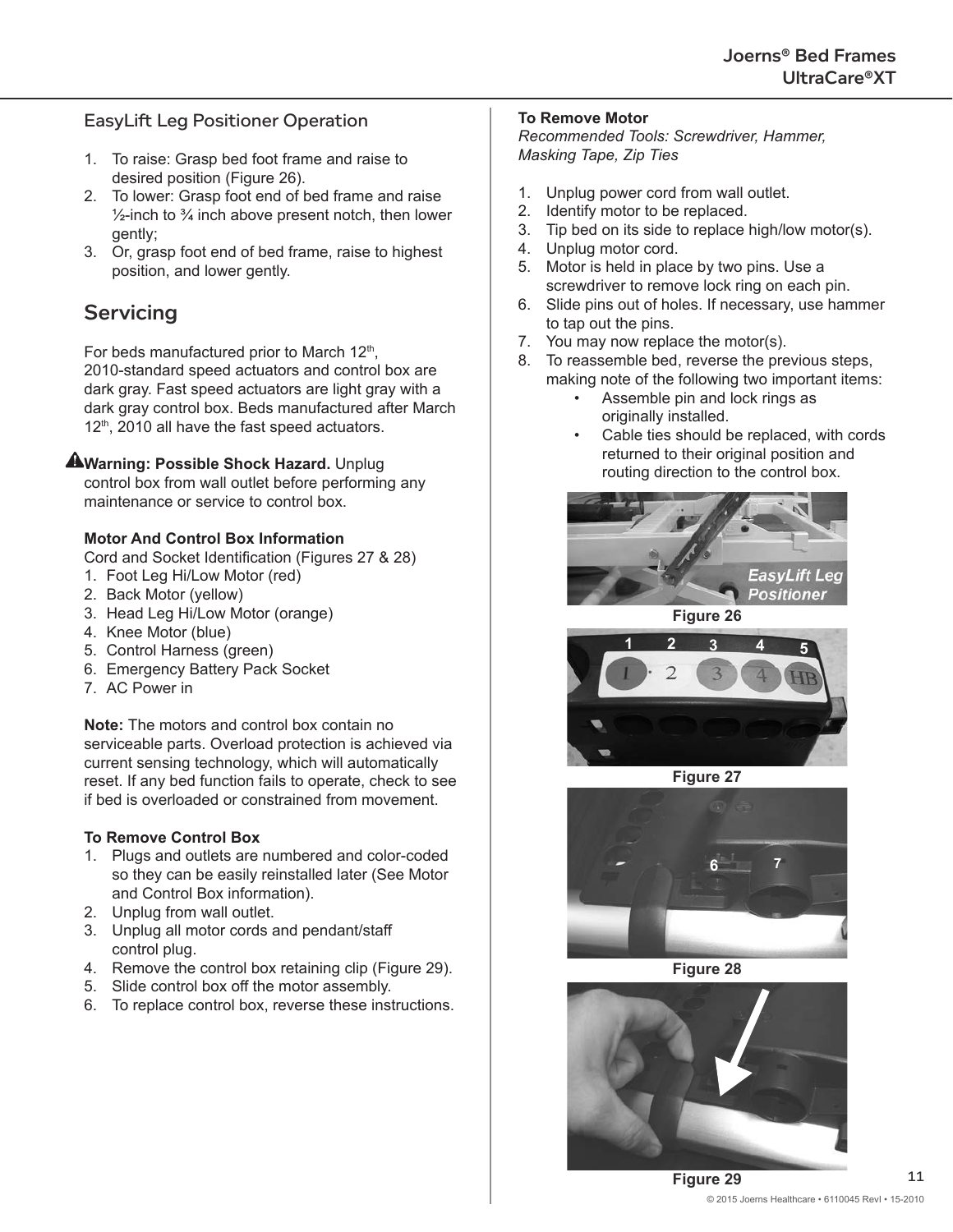#### **To Remove AC Power Cord**

*Recommended Tools: Small Screwdriver, Masking Tape, Zip Ties, 5/16" Nut Driver*

- 1. Raise bed so that there is about 27 inches of clearance between floor and sleep surface of bed.
- 2. Unplug power cord from wall outlet.
- 3. Cut cable ties that hold AC power cord to frame. Tape remaining cords in their original position. It is very important to keep motor cords routed along frame in original factory-installed positions. If this step is not followed, damage to cords or electric shock may result.
- 4. Detach ground wire from bed frame if equipped.

#### **Warning: Possible Shock Hazard.**

Injury may result from improper power cord routing. Always follow proper factory-installed routing configuration. Be sure to check condition of power cord on a regular basis. Do not use damaged or frayed power cords.

- 5. Using a small screwdriver, alternately depress small red latch tabs above and below AC inlet receptacle on the control box. Simultaneously, pull gently outward on AC power cord where it connects to control box, until plug comes out.
- 6. Plug replacement cord into control box until it latches. Attach ground wire to bed frame.
- 7. Re-route AC power cord along frame in same position as original routing.
- 8. Replace cable ties along with cords in their original position and routing to the control box. If this step is not followed, damage to cords or electric shock may result.

## Troubleshooting

Any loss of electrical function should be investigated with the following steps:

| Event                                                                      | <b>Possible Remedies</b>                                                                                                                                                                                                                                                                                                                            |
|----------------------------------------------------------------------------|-----------------------------------------------------------------------------------------------------------------------------------------------------------------------------------------------------------------------------------------------------------------------------------------------------------------------------------------------------|
| Bed not<br>responding<br>to pendant<br>control                             | 1. Check lockout status.<br>2. Check connection is fully inserted<br>with cable secured.<br>3. Check the bed is plugged into<br>power source and control box<br>green light is illuminated.<br>4. Unplug bed for 60 seconds and<br>plug back in.<br>If these steps fail to resolve the<br>5.<br>problem, call Technical Support<br>at 800-826-0270. |
| Bed not<br>responding<br>to staff<br>control                               | 1. Check lockout status.<br>2. Check connection is fully inserted<br>with cable secured.<br>3. Check the bed is plugged into<br>power source and control box<br>green light is illuminated.<br>4. Unplug bed for 60 seconds and<br>plug back in.<br>If these steps fail to resolve the<br>5.<br>problem, call Technical Support<br>at 800-826-0270. |
| All lockouts<br>indicators<br>flashing                                     | Unplug bed for 60 seconds and<br>1.<br>plug back in.<br>Push and hold Hi-Lo up and<br>2.<br>down on staff control or pendant<br>simultaneously until flashing stops<br>(No more then 15 seconds).<br>If these steps fail to resolve the<br>3.<br>problem, call Technical Support<br>at 800-826-0270.                                                |
| Hi-Lo lockout<br>indicator<br>flashing                                     | 1.<br>Thermal overload condition. This<br>should self correct in 2 minutes<br>or less. Do not surpass 10% duty<br>cycle (2 min on/ 18 min off).<br>2. If these steps fail to resolve the<br>problem, call Technical Support<br>at 800-826-0270.                                                                                                     |
| Knee<br>Lockout<br>indicator<br>flashes when<br>attempting<br>articulation | Bed is in a reverse Trendelenburg<br>1.<br>or comfort chair position, level bed<br>(page 9, Figure 18, button 8).<br>Lower or raise Hi-Lo to end<br>2.<br>of travel<br>If these steps fail to resolve the<br>3.<br>problem, call Technical Support<br>at 800-826-0270                                                                               |

- 1. Switch pendant with a new pendant or one from a bed that is functioning normally.
- 2. If these steps fail to resolve the problem, call Technical Support at 800-826-0270.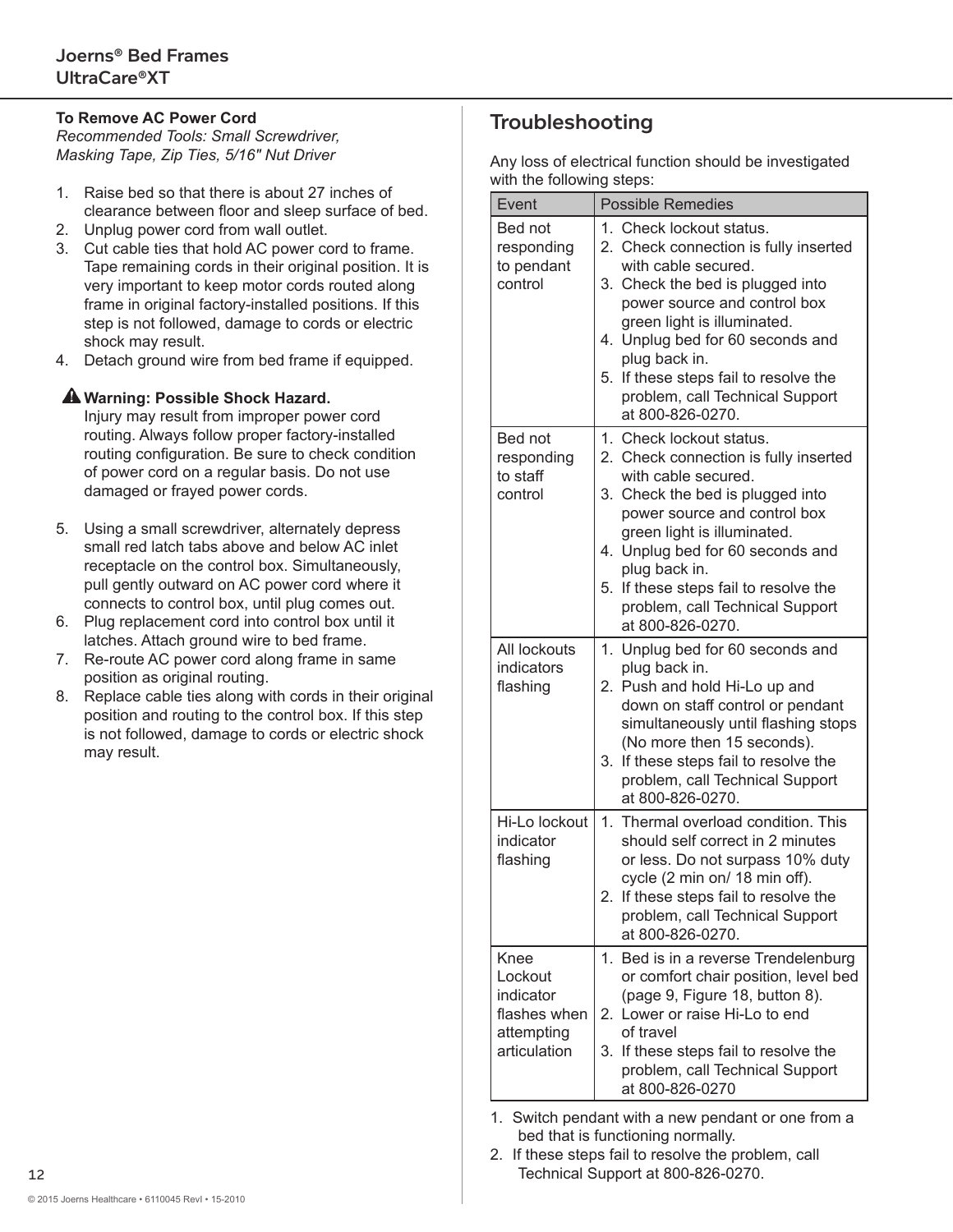**Note:** Electrical damage can occur if a non-approved pendant is connected to the electrical system.

## **Maintenance**

Maintenance/inspection Information:

Visually inspect the bed and accessories for broken welds or cracks and check for loose hardware on a monthly basis.

If any broken welds or cracks are found, remove bed from service immediately and replace affected part(s). If necessary, contact Technical Support, 800-826-0270, for assistance. Tighten any loose hardware.

## Preventative Maintenance

To ensure maximum life of your product, follow all warnings and cautions in the User Manual and maintain your bed with care, as outlined below. The maintenance required will be dictated by your bed's usage and care – a thorough inspection should be conducted monthly.

#### To Maximize Service Life

- 1. If you have a Joerns® Care 100, or EasyCare® 3, 5, or 7, run the bed frame to either the highest position or lowest position once a day. This ensures that the bed frame remains level. Joerns UltraCare® XT and EasyCare 9 bed frames have self-leveling electronics and do not require this procedure.
- 2. Keep the bed clean.
- 3. Observe bed operation and report any discrepancies or problems to Joerns Healthcare Technical Support at 800.826.0270
- 4. After initial week of use, check all threaded fasteners for looseness, and make sure all pins are in their normal location and fastened securely. Check monthly for loose bolts, nuts, pins and other retaining hardware. Tighten any loose hardware, and contact Joerns Healthcare to order any appropriate service parts.
- 5. Make sure each inspection includes the underside of the bed frame and mattress support platform.
- 6. Visually inspect the bed frame and accessories for any cracking, bending, or hole enlargement. If found, contact Joerns Technical Support at 800.826.0270, remove the bed from service immediately, and replace the affected parts.
- 7. Check wiring for proper connections and damage (fraying, kinking, or deterioration). Report any damage to Joerns Technical Support at 800.826.0270
- 8. Check actuators for correct mounting at attachment points and ensure all related pins are mounted securely and properly to the bed frame. Actuators are not serviceable, but are replaceable if required.
- 9. Lubricate pivot point, pins and bolts as required. The recommended lubricant is Joerns-approved grease #12500013, available from Joerns Technical Support at 800.826.0270.

If any discrepancies are noted during inspection, they must be corrected before continuing bed frame use. Major service and repairs must be performed by authorized Joerns Healthcare Technical Support, which you may contact at 800.826.0270.

## Cleaning

- **A Caution:** Possible damage to electrical parts, and/or shock hazard.
	- 1. Clean all electrical components (motors, control box, pendant and cords) on your Joerns<sup>®</sup> bed with damp, well-wrung out cloth. Excess water in or on electrical parts, could damage these components. Do not submerge pendant in liquid.
	- 2. Your Joerns bed features durable, baked-on epoxy finish that is easily cleaned with mild solution of antiseptic cleaner and warm water. Read and follow all label instructions on your cleaning products.
	- 3. Wood veneer surfaces should be maintained by cleaning with furniture cleaner or polish.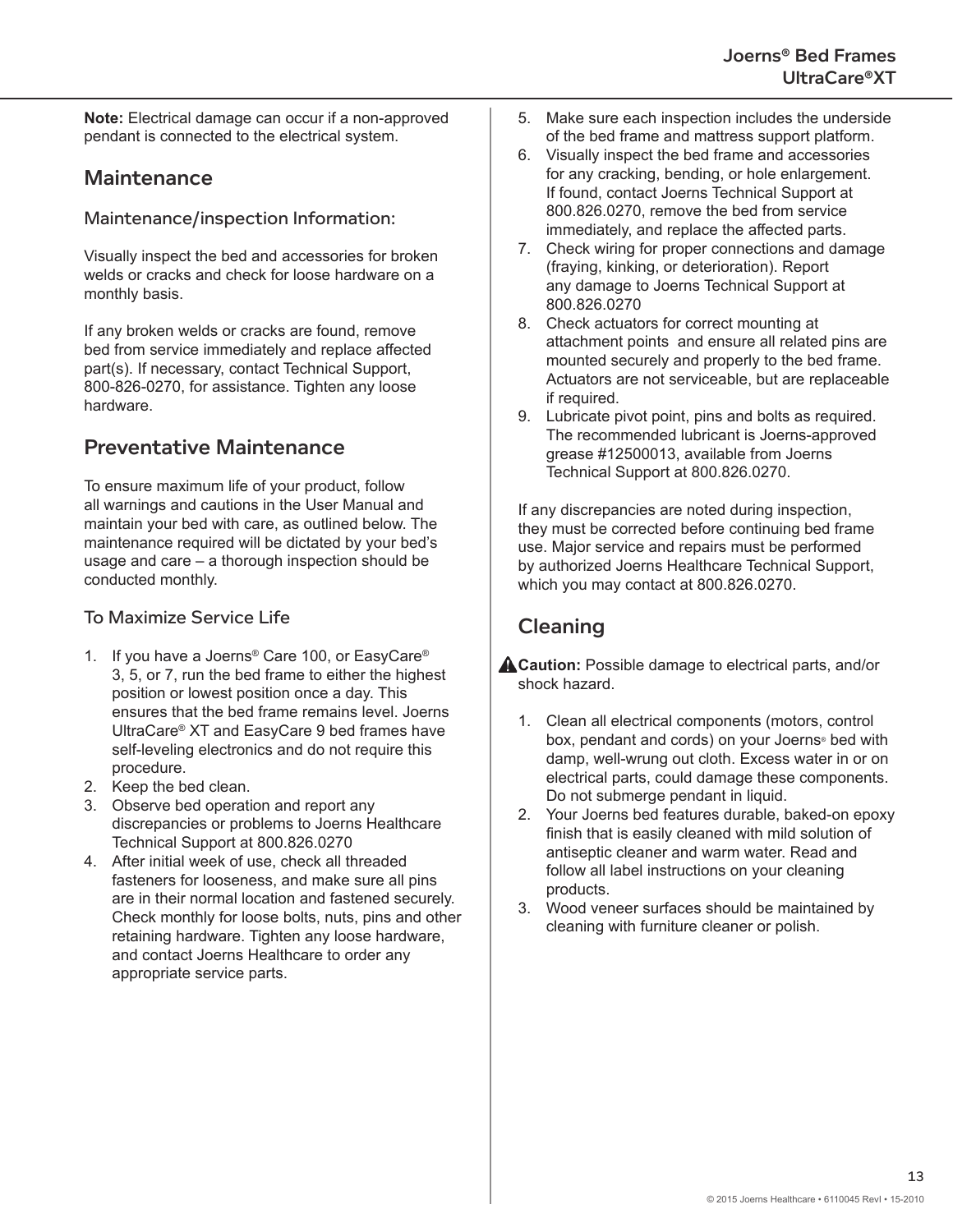#### **Accessories**

All Accessories

**Warning: Possible Injury Or Death.** Injury or death may result from improper use of bed accessories. Consult accessory manufacturer for compatibility, proper installation and use instructions.

Mattress Side Stop

**Warning: Possible Injury.** Sitting on or sliding over the Mattress Side Stop can cause skin injury if the bed mattress compresses to less than 1.5 inches under user's load.

**AWarning: Possible Injury.** Risk of entanglement or injury may occur if mattress used with Mattress Side Stop does not fill the entire width between stops or which compresses to less than 1.5" inches under user's load.

#### Trapeze And Trapeze Adapter

**Warning: Possible Injury Or Death.** Improper installation of Trapeze Adapter could alter or dislodge the head panel position, increasing the risk of injury or suffocation.

**AWarning: Possible Injury Or Death. Follow** manufacturer's directions when installing Trapeze Bar. Improper installation of Trapeze Bar on Trapeze Adapter could cause Trapeze Bar to disconnect/ collapse or otherwise fail, resulting in injury or death.

**AWarning: Possible Injury Or Death.** A minimum of 1-inch clearance between bottom of Trapeze Bar and floor, is required when bed is in its lowest position. Failure to do so could damage floor and/or cause bed to become unstable, resulting in injury or death.

#### Length Extender

**AWarning: Possible Injury Or Death.** Use a mattress long enough so gap between mattress and head/ foot panel is small enough to prevent resident from getting his/her head or neck caught in these locations. Failure to do so could increase risk of suffocation or result in injury or death.

**A**Warning: Possible Injury. Extender is designed for use with a foot panel. Sitting on or sliding over Extender without a foot panel installed could cause extender to fail, resulting in injury or death.

#### Drainage Bag Holder

- **Warning: Possible BioHazard.** Prior to use, consult Drain Bag manufacturer's installation and use instructions. Failure to do so could result in a bag puncture, resulting in a potential BioHazard.
- **Warning: Possible Injury Or Death.** Many items that attach to the Holder are gravity fed and must be below the bed user to function. Do not allow items attached to Holder to rest or be positioned on the floor, where they might be stepped on and adversely affected or damaged. Exercise particular caution when bed is moved to its lowest position as items attached to the Holder at that height are especially at risk. Failure to do so could result in injury or death.
- **Warning: Possible Injury Or Death.** Make sure items hung on this holder have proper clearance and are not pinched or caught during bed adjustment. Failure to do so could result in injury or death.

Bed Transport Bar

**Warning: Possible Injury.** The Bed Transport Bar must be used according to installation and user instructions. Improper use could cause it to disconnect, resulting in a fall or loss of control of the bed.

Pendant Holder (Figure 30)

**A**Warning: Possible Injury. Improper installation could result in the Pendant Holder producing a hazard by protruding from the bed. Carefully follow all installation and user instructions. Failure to do so could result in injury or death.



**Figure 30**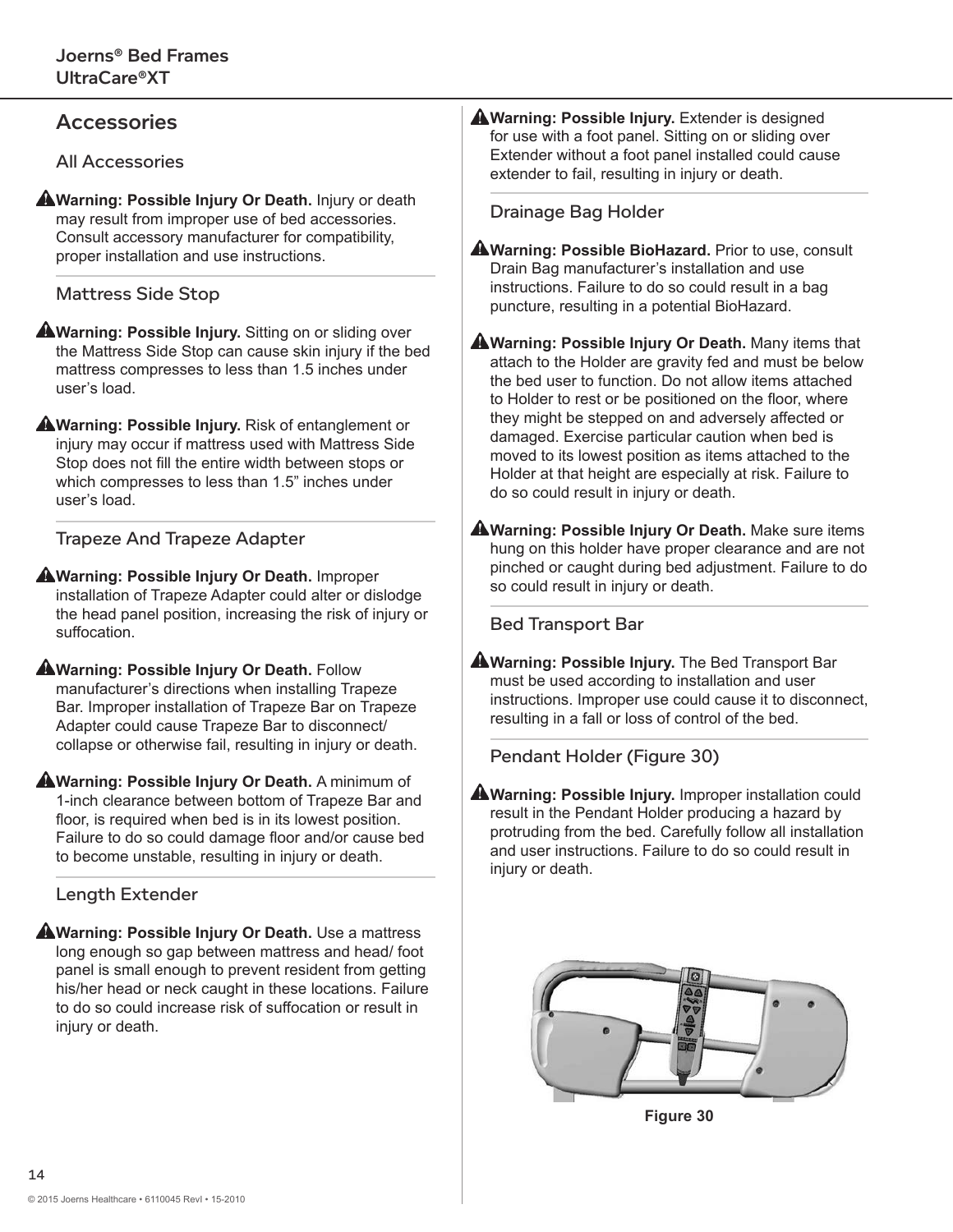#### Head End Mattress Side Stop (Figure 31)

- 1. Mattress Side Stop is designed to help keep mattress from sliding laterally on the mattress support platform. Mattress Side Stop can be installed in combination with assist devices/rails or, as a stand-alone accessory. Please read important warnings related to Mattress Side Stops and follow all instructions below, prior to use.
- 2. Install Mattress Side Stop according to supplied instructions. Call Technical Support at 800-826-0270, for instructions, if needed.
- 3. Replace mattress, making sure mattress fills width between stops. Also, make sure mattress will not compress to less than 1.5" depth under user's weight, especially when user is sitting on or sliding over Mattress Side Stop.

#### Trapeze Bar (Figure 32)

- 1. We recommend using Joerns<sup>®</sup> Trapeze Bar with Joerns Trapeze Adapter.
- 2. Install Trapeze Bar assembly according to manufacturer's directions included with kit.

#### Trapeze Adapter (Figure 33)

- 1. Trapeze Adapter is designed to allow attachment of trapeze system to the UltraCare® XT bed. Prior to use, please read important warnings related to this option and follow all instructions below.
- 2. Install Trapeze Adapter according to supplied instructions. If needed, call Technical Support at 800-826-0270 for instructions.
- 3. Install Trapeze Bar assembly onto Trapeze Adapter according to manufacturer's instructions.
- 4. Adjust bed from its highest through lowest positions to insure proper clearance and operation. Some trapeze systems may not be suitable for use with the UltraCare XT bed, due to its low operating height.
- 5. Adjustment and use of a Trapeze Bar should be in accordance with instructions from a healthcare professional (doctor or therapist).
- 6. Do not exceed maximum load condition listed on installation instructions.



**Figure 31**

#### Length Extender (Figure 34)

- 1. Length Extender is designed to extend bed deck approximately four inches to allow using 84-inch mattress on 80-inch mattress support platform or 80-inch mattress on 76-inch mattress support platform. Prior to use, please read important warnings related to Length Extender and follow instructions below.
- 2. Install Length Extender according to supplied instructions. If needed, call Technical Support at 800-826-0270 for instructions.
- 3. Make sure increase in overall length does not produce a safety hazard or impair accessibility in the room. Place new mattress against Mattress Stop and be sure mattress covers entire mattress support platform length.



**Figure 32**



**Figure 33**



**Figure 34**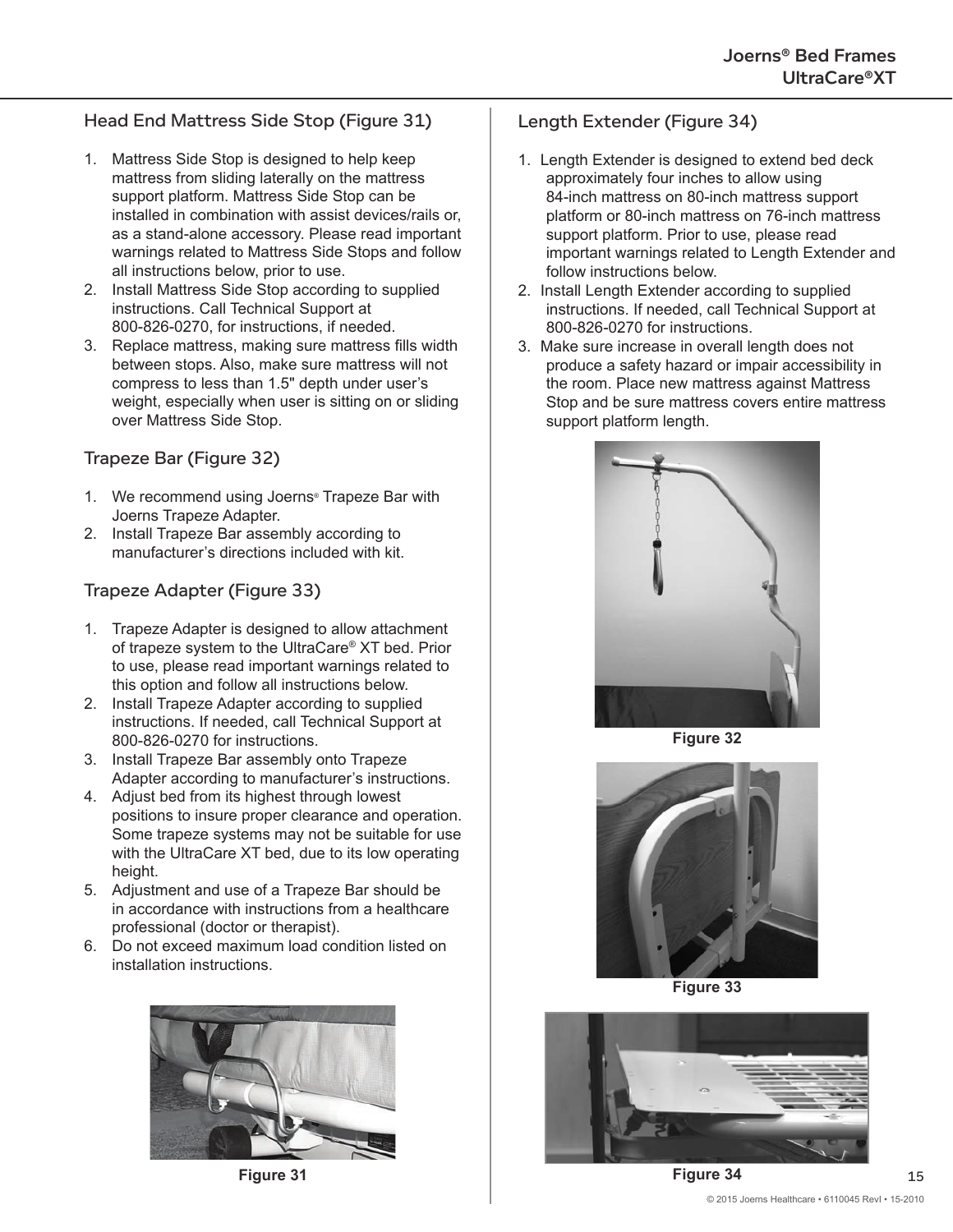### Drainage Bag Holder (Figure 35)

- 1. Drainage Bag Holder is designed as an attachment point for items such as urine collection bags. Make sure items attached to holder are safely secured. Prior to use, please read important warnings related to Drainage Bag Holder and follow all instructions below
- 2. Install Drainage Bag Holder and attach items to holder according to supplied instructions. If needed, call Technical Support at 800-826-0270 for instructions.
- 3. It is important to operate all bed functions through their entire ranges to ensure that items attached to Drainage Bag Holder have proper clearance and are not pinched or caught.
- 4. Attach Drainage Bag Holder only to the point and position outlined in installation instructions. Operate all bed functions through their full ranges to ensure that items attached to holder have proper clearance and are not pinched or caught.
- 5. Many items that attach to Drainage Bag Holder are gravity fed and must be below bed user to function. Do not allow items suspended from holder to rest on the floor, particularly when bed is in its lowest position. Otherwise, a safety condition may occur or the function of attached items may be impacted.



**Figure 35:** Note 4-Inch clearance from hook to floor **Figure 36** 

#### Bed Transport Bar (Figure 36)

- 1. Bed Transport Bar is designed to ease moving the UltraCare® XT bed, particularly when it is lowered on to its casters. **Note:** The UltraCare XT bed is not designed for use as resident/patient transport devices. Prior to use, please read important warnings related to Bed Transport Bar and follow all instructions below.
- 2. Install Bed Transport Bar according to supplied instructions. If needed, call Technical Support at 800-826-0270 for instructions.
- 3. When using Bed Transport Bar to move beds, always push down and forward on handle. Pushing up or attempting to use transport bar to lift bed, especially when crossing over thresholds, may cause it to disconnect from bed, resulting in loss of control of bed.
- 4. Take extra care when moving bed (remember, do not move bed while occupied by resident) on any sloped surface. Moving a bed on a sloped surface requires two people, one at each end of the bed. Never use Bed Transport Bar to move bed on a slope that exceeds ANSI and/or ADA requirements for accessibility.

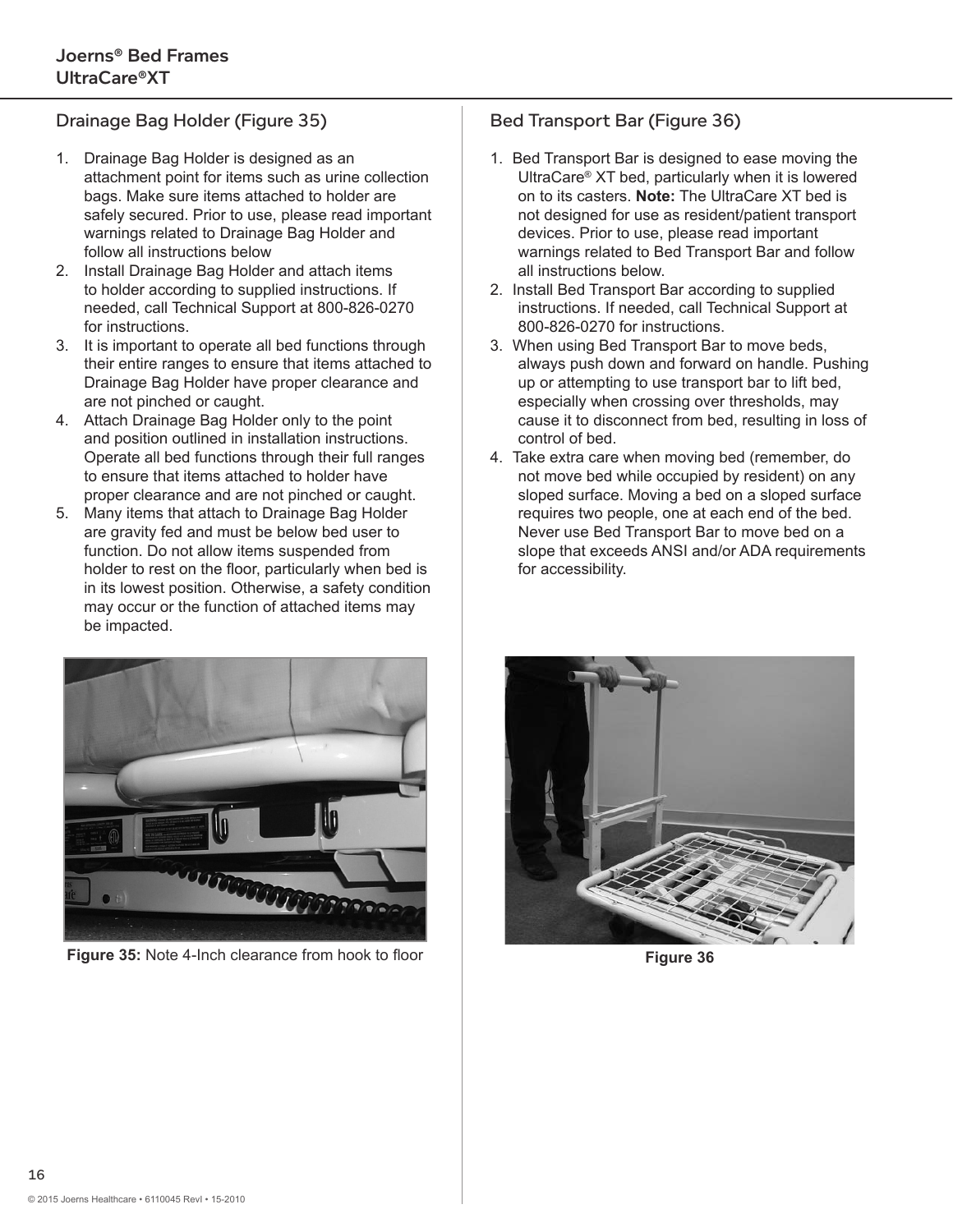#### Joerns® Bed Frames UltraCare®XT

## Battery Back-up

#### Battery Backup Includes:

- Charger with Power Cord PN#12160300 (with Cord Clip)
- Battery with Cable PN#12160311
- Wall Mount Bracket PN#12160301 (with two screws)
- User Instructions PN#6150192

#### Battery Charger

- 1. Simply mount Battery Charger in central location convenient to caregiver staff. Plug Battery Charger into any standard wall socket (110V; 50-60 Hz.).
- 2. Insert Backup Battery in Battery Charger.
	- Green light -- indicates main power is on • Yellow light -- indicates battery is charging
- 3. After about four hours of charging, yellow light goes off and battery will be fully charged. **Note:** We recommend that users charge up battery immediately upon receipt.
- 4. Backup Battery has useful life of about 3.5 years, depending upon usage. It is recommended to discharge battery as little as possible and to recharge quite frequently (by keeping the Backup Battery connected to Battery Charger when not in use), to provide the longest life.
- 5. When Backup Battery needs replacing, dispose of old battery in same manner, you would dispose of a car (lead acid) battery.

#### Powering the UltraCare XT Bed:

Attach Backup Battery to Battery Pack Patch Cord Socket at bed foot end (Figure 37).

Depending on battery condition and load on bed, one battery can typically raise and lower the bed, constituting one cycle, 20 to 25 times on single, full charge.



**Figure 37**